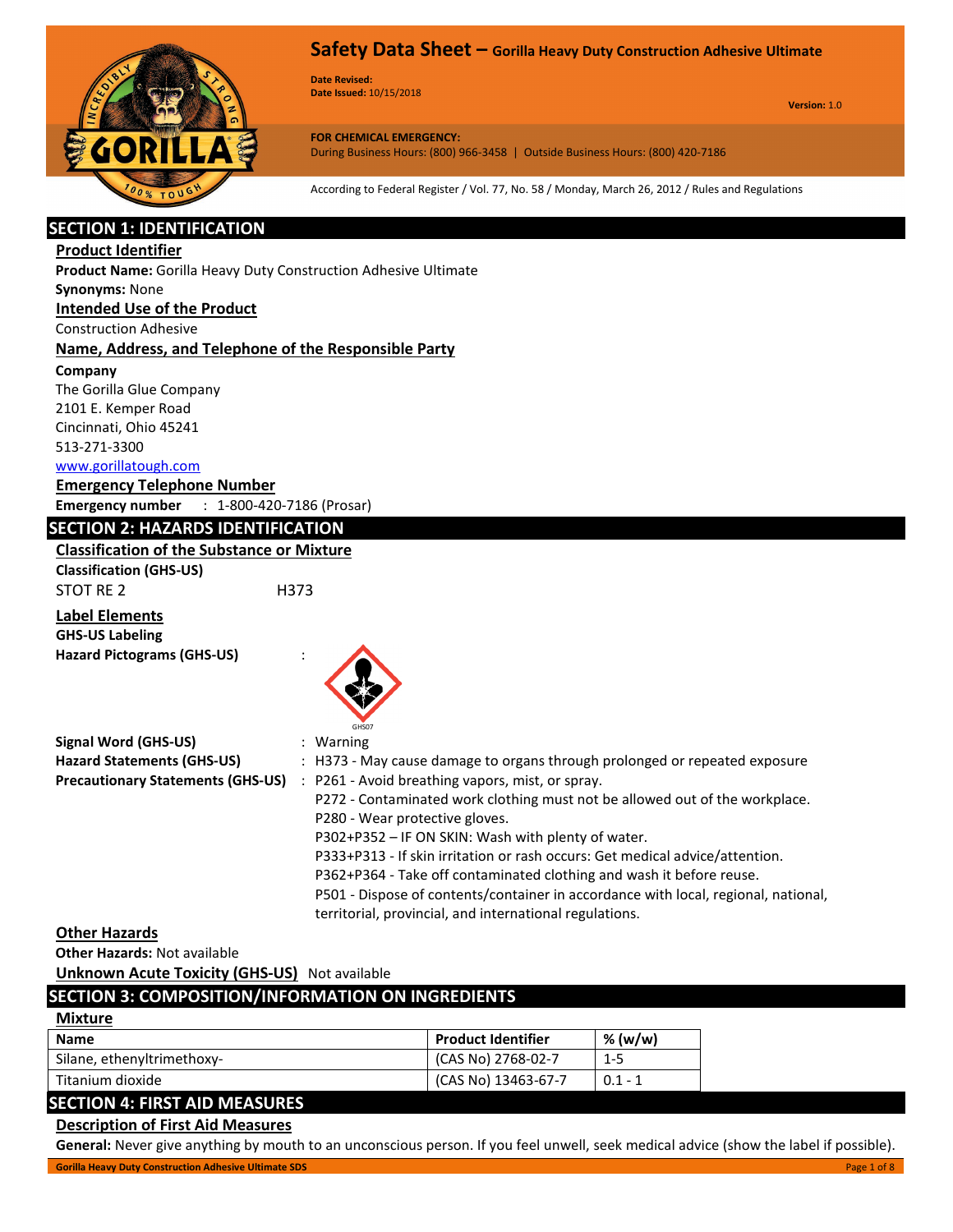

**Date Revised: Date Issued:** 10/15/2018

**Version:** 1.0

**FOR CHEMICAL EMERGENCY:** During Business Hours: (800) 966-3458 | Outside Business Hours: (800) 420-7186

According to Federal Register / Vol. 77, No. 58 / Monday, March 26, 2012 / Rules and Regulations

**Inhalation:** IF INHALED: Remove victim to fresh air and keep at rest in a position comfortable for breathing.

**Skin Contact:** Wash off immediately with plenty of water for at least 15 minutes. In the case of skin irritation or allergic reactions see a physician.

**Eye Contact:** Rinse immediately with plenty of water, also under the eyelids, for at least 15 minutes. Do not rub affected area. If eye irritation persists: Get medical advice/attention.

**Ingestion:** Rinse mouth. Never give anything by mouth to an unconscious person. Do not induce

vomiting without medical advice. If symptoms persist, call a physician.

## **Most Important Symptoms and Effects Both Acute and Delayed**

**General:** None known.

**Inhalation:** None known.

**Skin Contact:** None known.

**Eye Contact:** None known.

**Ingestion:** None known.

**Chronic Symptoms:** None known.

#### **Indication of Any Immediate Medical Attention and Special Treatment Needed**

Small amounts of methanol (CAS 67-56-1) are formed by hydrolysis and released upon curing. Treat symptomatically.

# **SECTION 5: FIRE-FIGHTING MEASURES**

# **Extinguishing Media**

**Suitable Extinguishing Media:** Water spray (fog). Carbon dioxide (CO2). Foam. Dry chemical. Use extinguishing measures that are appropriate to local circumstances and the surrounding environment.

**Unsuitable Extinguishing Media:** Do not use a heavy water stream. Use of heavy stream of water may spread fire.

#### **Special Hazards Arising From the Substance or Mixture**

**Fire Hazard:** Not flammable.

**Explosion Hazard:** Product is not explosive.

**Reactivity:** Hazardous reactions will not occur under normal conditions.

#### **Advice for Firefighters**

**Precautionary Measures Fire:** Exercise caution when fighting any chemical fire.

**Firefighting Instructions:** Do not allow run-off from fire fighting to enter drains or water courses.

**Protection During Firefighting:** Do not enter fire area without proper protective equipment, including respiratory protection.

**Hazardous Combustion Products:** Carbon monoxide. Carbon dioxide (CO2). Halogenated hydrocarbons. Nitrogen oxides (NOx).

#### **Reference to Other Sections**

Refer to section 9 for flammability properties

#### **SECTION 6: ACCIDENTAL RELEASE MEASURES**

#### **Personal Precautions, Protective Equipment and Emergency Procedures**

**General Measures:** Do not get in eyes, on skin, or on clothing.

#### **For Non-Emergency Personnel**

**Protective Equipment:** Use appropriate personal protection equipment (PPE).

**Emergency Procedures:** Evacuate unnecessary personnel.

#### **For Emergency Personnel**

**Protective Equipment:** Equip cleanup crew with proper protection.

**Emergency Procedures:** Upon arrival at the scene, a first responder is expected to recognize the presence of dangerous goods, protect oneself and the public, secure the area, and call for the assistance of trained personnel as soon as conditions permit.

#### **Environmental Precautions**

Prevent entry to sewers and public waters.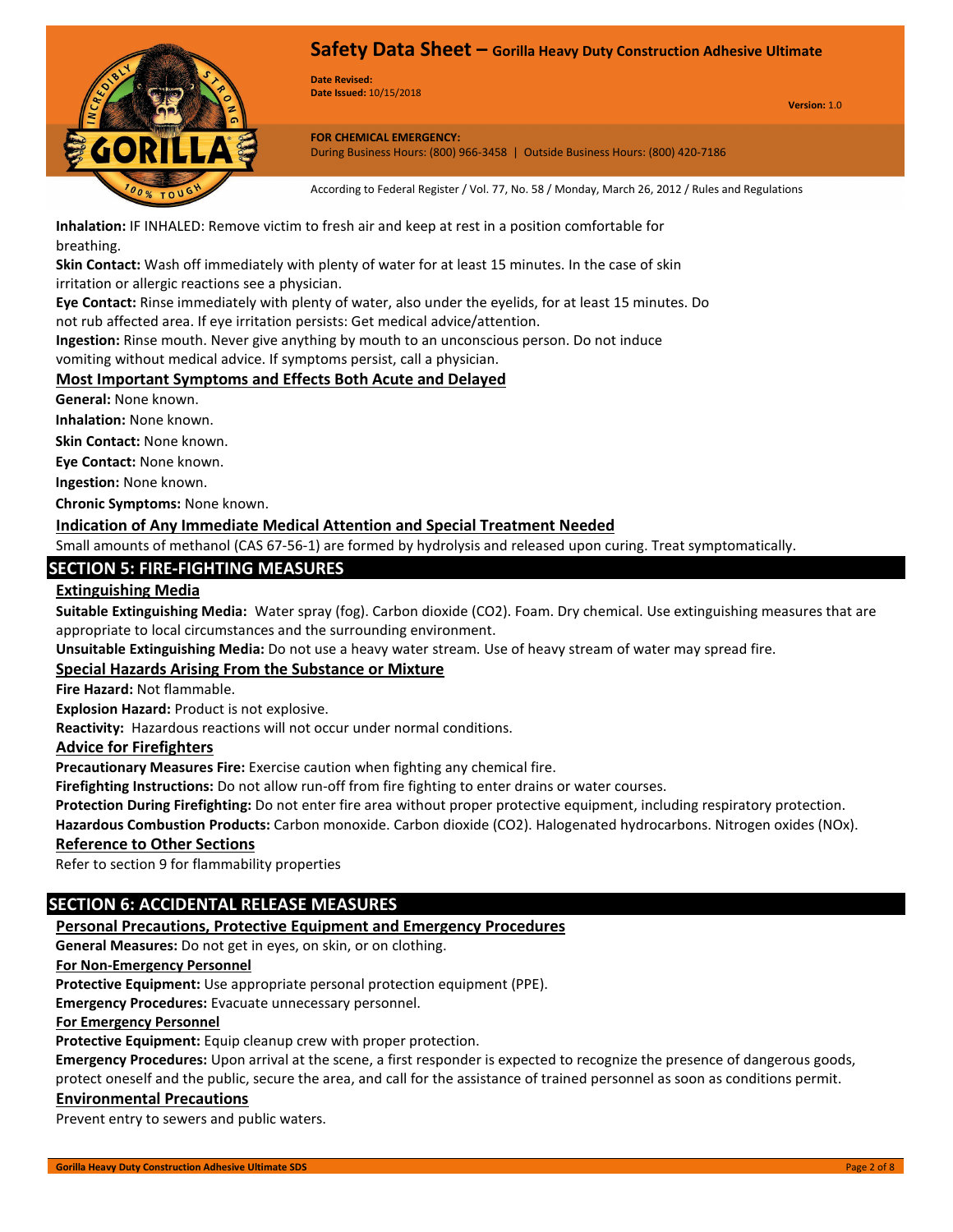

**Date Revised: Date Issued:** 10/15/2018

**Version:** 1.0

# **FOR CHEMICAL EMERGENCY:**

During Business Hours: (800) 966-3458 | Outside Business Hours: (800) 420-7186

According to Federal Register / Vol. 77, No. 58 / Monday, March 26, 2012 / Rules and Regulations

# **Methods and Material for Containment and Cleaning Up**

**For Containment:** Absorb and/or contain spill with inert material, then place in suitable container.

**Methods for Cleaning Up:** Dispose of waste safely and in accordance with local, state, federal, national, and international regulations.

#### **Reference to Other Sections**

See heading 8, Exposure Controls and Personal Protection. Concerning disposal elimination after cleaning, see item 13.

# **SECTION 7: HANDLING AND STORAGE**

#### **Precautions for Safe Handling**

**Hygiene Measures:** Handle in accordance with good industrial hygiene and safety procedures. Wash hands and other exposed areas with mild soap and water before eating, drinking, or smoking and again when leaving work.

#### **Conditions for Safe Storage, Including Any Incompatibilities**

**Storage Conditions:** Keep away from food, drink and animal feeding stuffs. Recommended storage temperature. 10 - 35 °C. Keep from freezing. Keep container tightly closed and dry. Protect from moisture. Product cures with moisture.

# **Incompatible Materials:** Water.

**Specific End Use(s)**

Construction Adhesive

# **SECTION 8: EXPOSURE CONTROLS/PERSONAL PROTECTION**

#### **Control Parameters**

For substances listed in section 3 that are not listed here, there are no established Exposure limits from the manufacturer, supplier, importer, or the appropriate advisory agency including: ACGIH (TLV), NIOSH (REL), OSHA (PEL), Canadian provincial governments, or the Mexican government.

| Titanium Dioxide (13463-67-7) |                                   |                                   |  |  |  |
|-------------------------------|-----------------------------------|-----------------------------------|--|--|--|
| <b>USA NIOSH</b>              | NIOSH (IDLH) $(mg/m3)$            | 5000 mg/m <sup>3</sup>            |  |  |  |
| <b>USA OSHA</b>               | OSHA TWA (mg/m <sup>3</sup> )     | 15 mg/m <sup>3</sup> (total dust) |  |  |  |
| <b>USA ACGIH</b>              | OEL TWA (mg/m <sup>3</sup> )      | $10 \text{ mg/m}^3$               |  |  |  |
| <b>Mexico</b>                 | TWA $(mg/m3)$                     | TWA: 10 mg/m3                     |  |  |  |
| <b>Mexico</b>                 | STEL: (mg/m <sup>3</sup> )        | STEL: 20 mg/m3                    |  |  |  |
| Methyl Alcohol (67-56-1)      |                                   |                                   |  |  |  |
| <b>USA ACGIH</b>              | ACGIH TWA (ppm)                   | 200 ppm                           |  |  |  |
| <b>USA ACGIH</b>              | ACGIH STEL (ppm)                  | 250 ppm                           |  |  |  |
| <b>USA OSHA</b>               | OSHA PEL (ppm)                    | 200 ppm                           |  |  |  |
| <b>USA OSHA</b>               | OSHA PEL TWA (mg/m <sup>3</sup> ) | $260$ mg/m <sup>3</sup>           |  |  |  |
| <b>USA NIOSH</b>              | IDLH (ppm)                        | 6000 ppm                          |  |  |  |
| <b>USA NIOSH</b>              | TWA (ppm)                         | $200$ ppm                         |  |  |  |
| <b>USA NIOSH</b>              | TWA $(mg/m3)$                     | $260 \text{ mg/m}^3$              |  |  |  |
| <b>USA NIOSH</b>              | STEL (ppm)                        | $250$ ppm                         |  |  |  |
| <b>USA NIOSH</b>              | STEL $(mg/m3)$                    | 325 mg/ $m3$                      |  |  |  |
| <b>Mexico</b>                 | TWA (ppm)                         | 200 ppm                           |  |  |  |
| <b>Mexico</b>                 | TWA $(mg/m3)$                     | $260$ mg/m <sup>3</sup>           |  |  |  |
| <b>Mexico</b>                 | STEL (ppm)                        | 250 ppm                           |  |  |  |
| <b>Mexico</b>                 | Stel (mg/m <sup>3</sup> )         | 310 mg/m $3$                      |  |  |  |

#### **Exposure Controls**

**Appropriate Engineering Controls:** Use with local exhaust ventilation. Ensure adequate ventilation, especially in confined areas. Use explosion-proof ventilating equipment.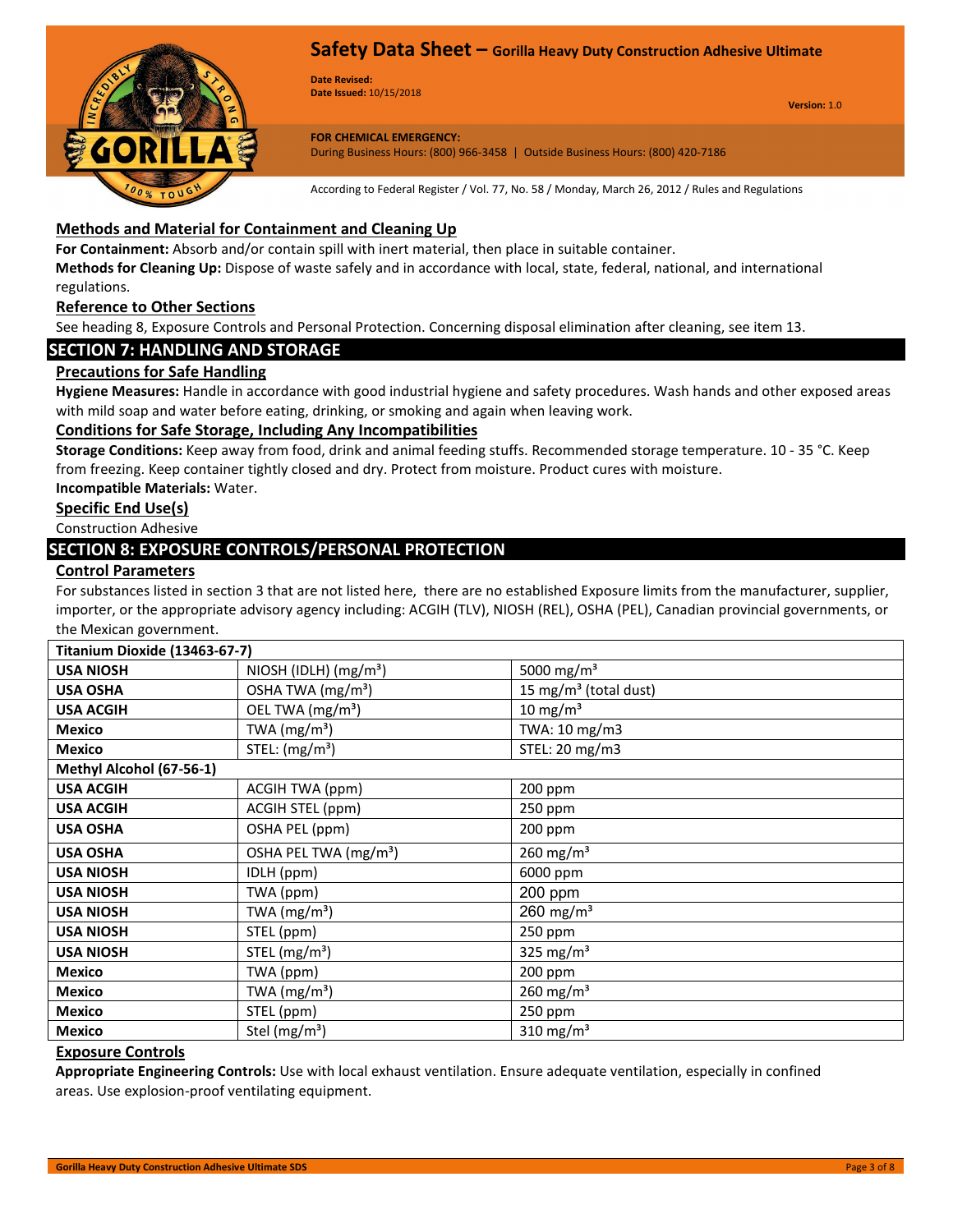

**Date Revised: Date Issued:** 10/15/2018

**Version:** 1.0

**FOR CHEMICAL EMERGENCY:** During Business Hours: (800) 966-3458 | Outside Business Hours: (800) 420-7186

According to Federal Register / Vol. 77, No. 58 / Monday, March 26, 2012 / Rules and Regulations

**Personal Protective Equipment:** Protective clothing. Safety glasses. Gloves.



**Materials for Protective Clothing:** Chemically resistant materials and fabrics.

**Hand Protection:** Wear chemically resistant protective gloves.

**Eye Protection:** Wear safety glasses with side shields (or goggles). Avoid contact with eyes.

**Skin and Body Protection:** Wear suitable chemical resistant gloves. The selection of suitable gloves does not only depend on the material, but also on further marks of quality and various manufacturers.

**Respiratory Protection:** If exposure limits are exceeded or irritation is experienced, NIOSH/MSHA approved

respiratory protection should be worn. Positive-pressure supplied air respirators may be required for high airborne contaminant concentrations. Respiratory protection must be provided in accordance with current local regulations.

**Other Information:** When using, do not eat, drink or smoke. Small amounts of methanol (CAS 67-56-1) are formed by hydrolysis and released upon curing.

## **SECTION 9: PHYSICAL AND CHEMICAL PROPERTIES**

**Information on Basic Physical and Chemical Properties**

| <b>Physical State</b>                                    |                      | Paste                                                                 |
|----------------------------------------------------------|----------------------|-----------------------------------------------------------------------|
| Appearance                                               |                      | White                                                                 |
| Odor                                                     |                      | Not available                                                         |
| <b>Odor Threshold</b>                                    |                      | Not available                                                         |
| pH                                                       |                      | Not available                                                         |
| <b>Evaporation Rate</b>                                  |                      | Not available                                                         |
| <b>Melting Point</b>                                     |                      | Not available                                                         |
| <b>Freezing Point</b>                                    |                      | Not available                                                         |
| <b>Boiling Point</b>                                     |                      | Not available                                                         |
| <b>Flash Point</b>                                       |                      | >100 °C (212 °F)                                                      |
| <b>Auto-ignition Temperature</b>                         |                      | Not available                                                         |
| <b>Decomposition Temperature</b>                         |                      | Not available                                                         |
| Flammability (solid, gas)                                |                      | Not available                                                         |
| <b>Lower Flammable Limit</b>                             |                      | Not available                                                         |
| <b>Upper Flammable Limit</b>                             |                      | Not available                                                         |
| <b>Vapor Pressure</b>                                    |                      | Not available                                                         |
| Relative Vapor Density at 20 °C                          |                      | Not available                                                         |
| <b>Relative Density</b>                                  |                      | Not available                                                         |
| <b>Specific gravity</b>                                  |                      | Not available                                                         |
| <b>Density</b>                                           |                      | 1.56 $g/cm^{3}$                                                       |
| <b>Solubility</b>                                        |                      | Insoluble in water.                                                   |
| <b>Partition Coefficient: N-Octanol/Water</b>            |                      | Not available                                                         |
| <b>Viscosity</b>                                         |                      | Not available                                                         |
| <b>VOC (%)</b>                                           |                      | Not available                                                         |
| Solid Content (%)                                        |                      | Not available                                                         |
| <b>Explosion Data - Sensitivity to Mechanical Impact</b> | $\ddot{\phantom{a}}$ | Not expected to present an explosion hazard due to mechanical impact. |
| <b>Explosion Data - Sensitivity to Static Discharge</b>  |                      | Not expected to present an explosion hazard due to static discharge.  |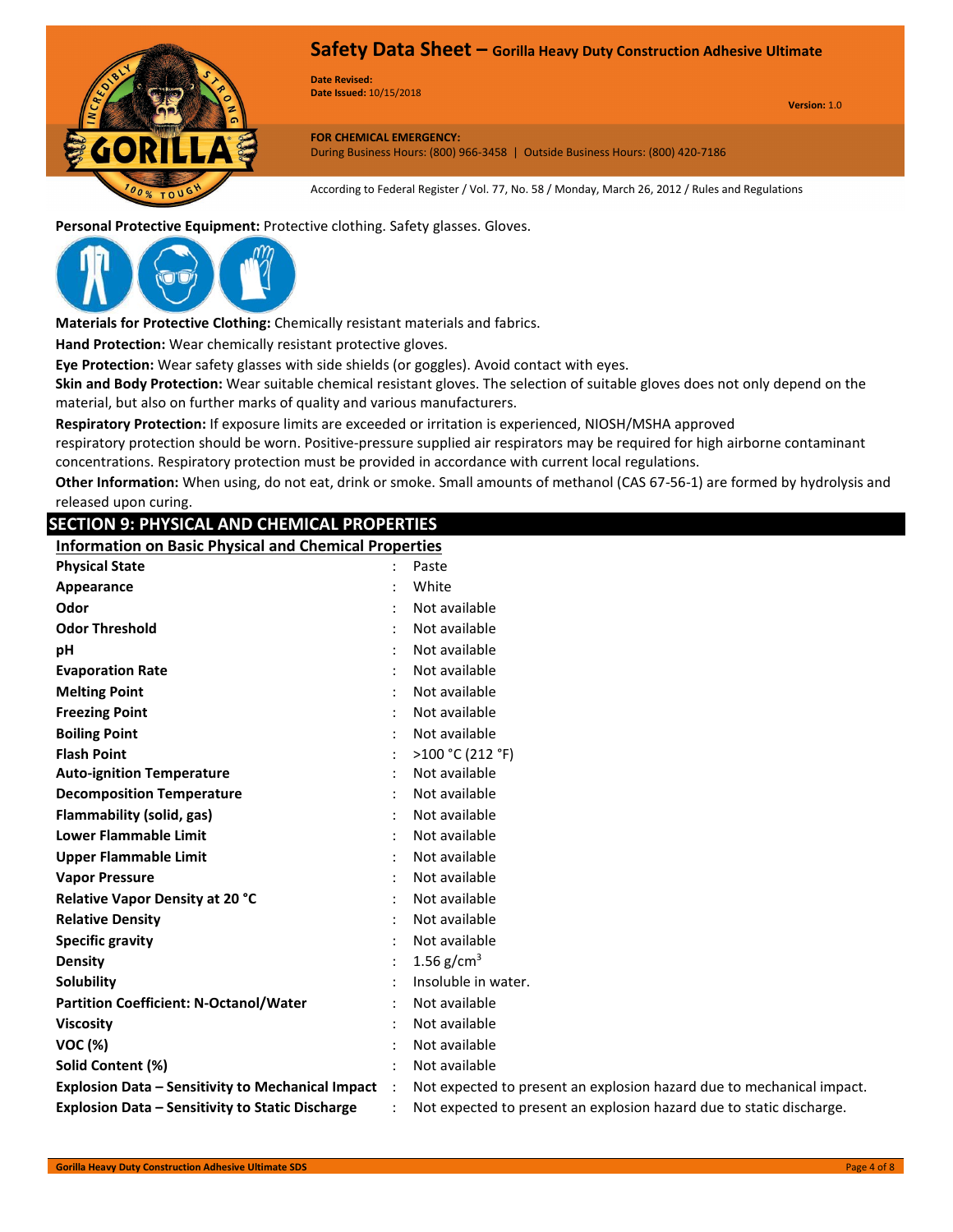

**Date Revised: Date Issued:** 10/15/2018

**Version:** 1.0

**FOR CHEMICAL EMERGENCY:** During Business Hours: (800) 966-3458 | Outside Business Hours: (800) 420-7186

According to Federal Register / Vol. 77, No. 58 / Monday, March 26, 2012 / Rules and Regulations

# **SECTION 10: STABILITY AND REACTIVITY**

**Reactivity:** Product cures with moisture.

**Chemical Stability:** Stable under recommended handling and storage conditions (see section 7).

**Possibility of Hazardous Reactions**:Hazardous polymerization will not occur.

**Conditions to Avoid:** Direct sunlight. Extremely high or low temperatures. Keep from freezing.

**Incompatible Materials:** Water.

**Hazardous Decomposition Products:** None under normal use and recommended storage conditions.

#### **SECTION 11: TOXICOLOGICAL INFORMATION**

**Information on Toxicological Effects - Product**

**Acute Toxicity:** Not available

**LD50 and LC50 Data:** Not available

**Skin Corrosion/Irritation:** Not available

**pH:** Not applicable

**Serious Eye Damage/Irritation:** Not available

**pH:** Not applicable

**Respiratory or Skin Sensitization:** Not available

**Germ Cell Mutagenicity:** Not available

**Teratogenicity:** Not available

**Carcinogenicity:** The table below indicates whether each agency has listed any ingredient as a carcinogen. As Titanium dioxide (13463-67-7) is inextricably bound in the polymer matrix, it is not expected to be available as an airborne hazard (dust, mist, or spray) under normal condition of uses.

| <b>Chemical Name</b> | ACGIH | <b>IARC</b> | <b>NTP</b> | <b>OSHA</b> |
|----------------------|-------|-------------|------------|-------------|
| Titanium dioxide     |       | Group 2B    |            |             |
| $(13463 - 67 - 7)$   |       |             |            |             |

**IARC (International Agency for Research on Cancer)**

Group 2B - Possibly Carcinogenic to Humans

#### **OSHA (Occupational Safety and Health Administration of the US Department of Labor)**

X - Present

**Specific Target Organ Toxicity (Repeated Exposure):** May cause damage to organs through prolonged or repeated exposure. **Reproductive Toxicity:** Not available **Specific Target Organ Toxicity (Single Exposure):** Not available **Aspiration Hazard:** Not available **Symptoms/Injuries After Inhalation:** Not available **Symptoms/Injuries After Skin Contact:** Not available **Symptoms/Injuries After Eye Contact:** Not available **Symptoms/Injuries After Ingestion:** Not available **Chronic Symptoms:** Not available **Information on Toxicological Effects - Ingredient(s) LD50 and LC50 Data: Silane, ethenyltrimethoxy- (2768-02-7) Oral LD50 Rat** 7120-7236 mg/kg **Titanium dioxide (13463-67-7) Oral LD50 Rat**  $\vert$  >10000 mg/kg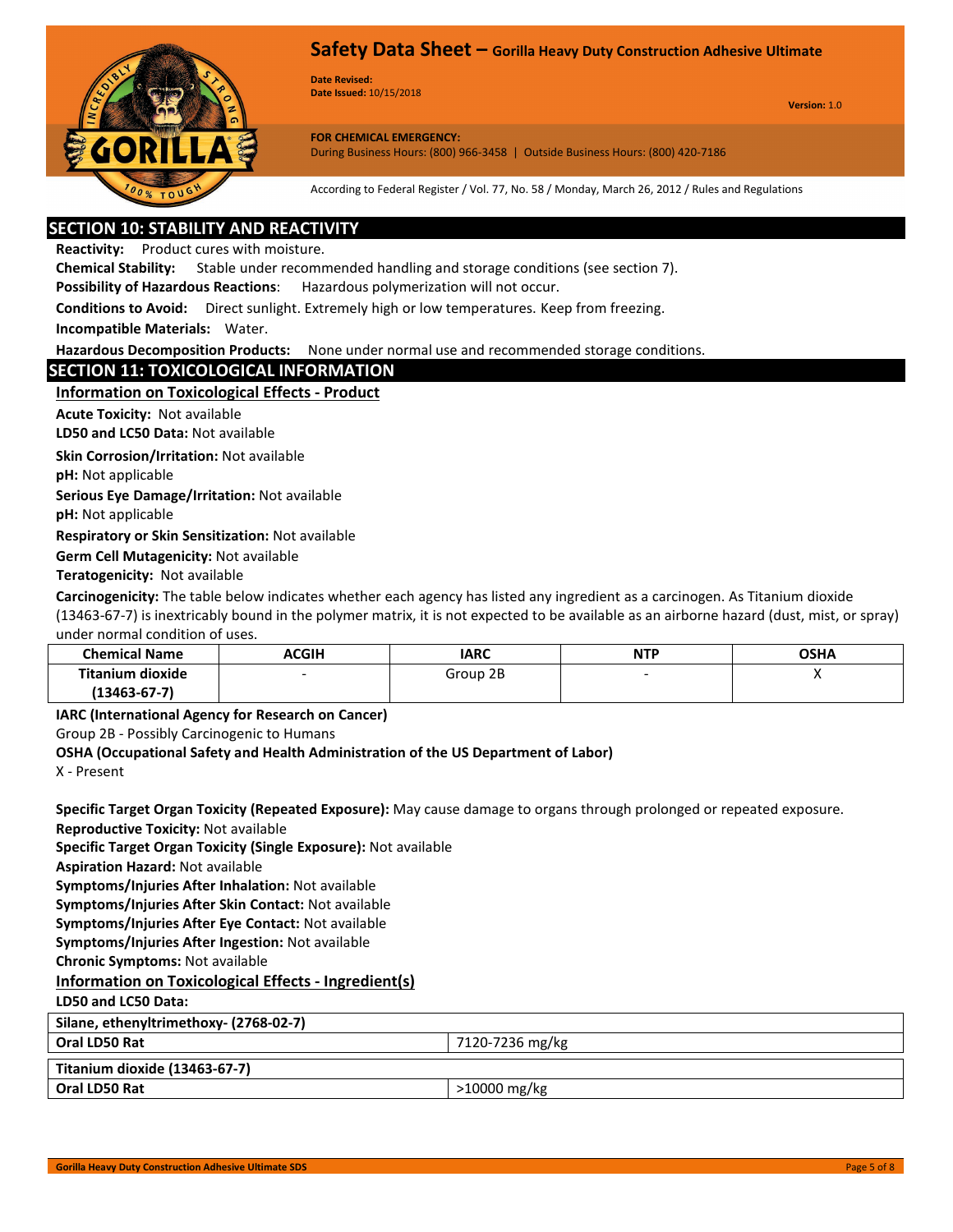

**Date Revised: Date Issued:** 10/15/2018

**Version:** 1.0

#### **FOR CHEMICAL EMERGENCY:**

During Business Hours: (800) 966-3458 | Outside Business Hours: (800) 420-7186

According to Federal Register / Vol. 77, No. 58 / Monday, March 26, 2012 / Rules and Regulations

# **SECTION 12: ECOLOGICAL INFORMATION**

| m<br>r |  |
|--------|--|
|        |  |
|        |  |

| <b>Chemical Name</b><br>Algae/aquatic plants |                        | Fish                  | <b>Toxicity to</b>    | <b>Crustacea</b>     |
|----------------------------------------------|------------------------|-----------------------|-----------------------|----------------------|
|                                              |                        |                       | <b>Microorganisms</b> |                      |
| Silane,                                      | EC 50 (72h) > 957 mg/l | L50 (96h) = 191 mg/l  |                       | EC50(48hr) 168.7mg/l |
| ethenyltrimethoxy-                           | (Desmodesmus           | (Oncorhynchus mykiss) |                       | (Daphnia magna)      |
| 2768-02-7                                    | subspicatus)           |                       |                       |                      |
|                                              | EU Method C.3          |                       |                       |                      |

**Persistence and Degradability** Not available

**Bioaccumulative Potential** Not available

**Mobility in Soil** Not available

**Other Adverse Effects**

**Other Information:** Avoid release to the environment.

## **SECTION 13: DISPOSAL CONSIDERATIONS**

**Sewage Disposal Recommendations:** Do not dispose of waste into sewer.

**Waste Disposal Recommendations:** Dispose of waste material in accordance with all local, regional, national, provincial, territorial and international regulations.

|  |  |  |  | <b>SECTION 14: TRANSPORT INFORMATION</b> |  |
|--|--|--|--|------------------------------------------|--|
|  |  |  |  |                                          |  |

**In Accordance with DOT** Not regulated for transport

In Accordance with IMDG Not regulated for transport

In Accordance with IATA Not regulated for transport

In Accordance with TDG Not regulated for transport

#### **SECTION 15: REGULATORY INFORMATION**

**US Federal Regulations**

**Gorilla Heavy Duty Construction Adhesive Ultimate**

**TSCA – Toxic Substance Control Act** The ingredients in this product are listed within this act.

# **US State Regulations**

#### **Gorilla Heavy Duty Construction Adhesive Ultimate**

California Prop 65: This product contains one or more substances listed on Proposition 65 at or above 0.01 wt. %. Titanium dioxide (13463-67-7)

#### **Canadian Regulations**

| Gorilla Heavy Duty Construction Adhesive Ultimate |  |  |  |
|---------------------------------------------------|--|--|--|
| Non-Controlled                                    |  |  |  |
|                                                   |  |  |  |
|                                                   |  |  |  |

# **SECTION 16: OTHER INFORMATION, INCLUDING DATE OF PREPARATION OR LAST REVISION**

**Revision Date** : NEW

**Other Information** : This document has been prepared in accordance with the SDS requirements of the OSHA Hazard Communication Standard 29 CFR 1910.1200.

**GHS Full Text Phrases**:

**Party Responsible for the Preparation of This Document**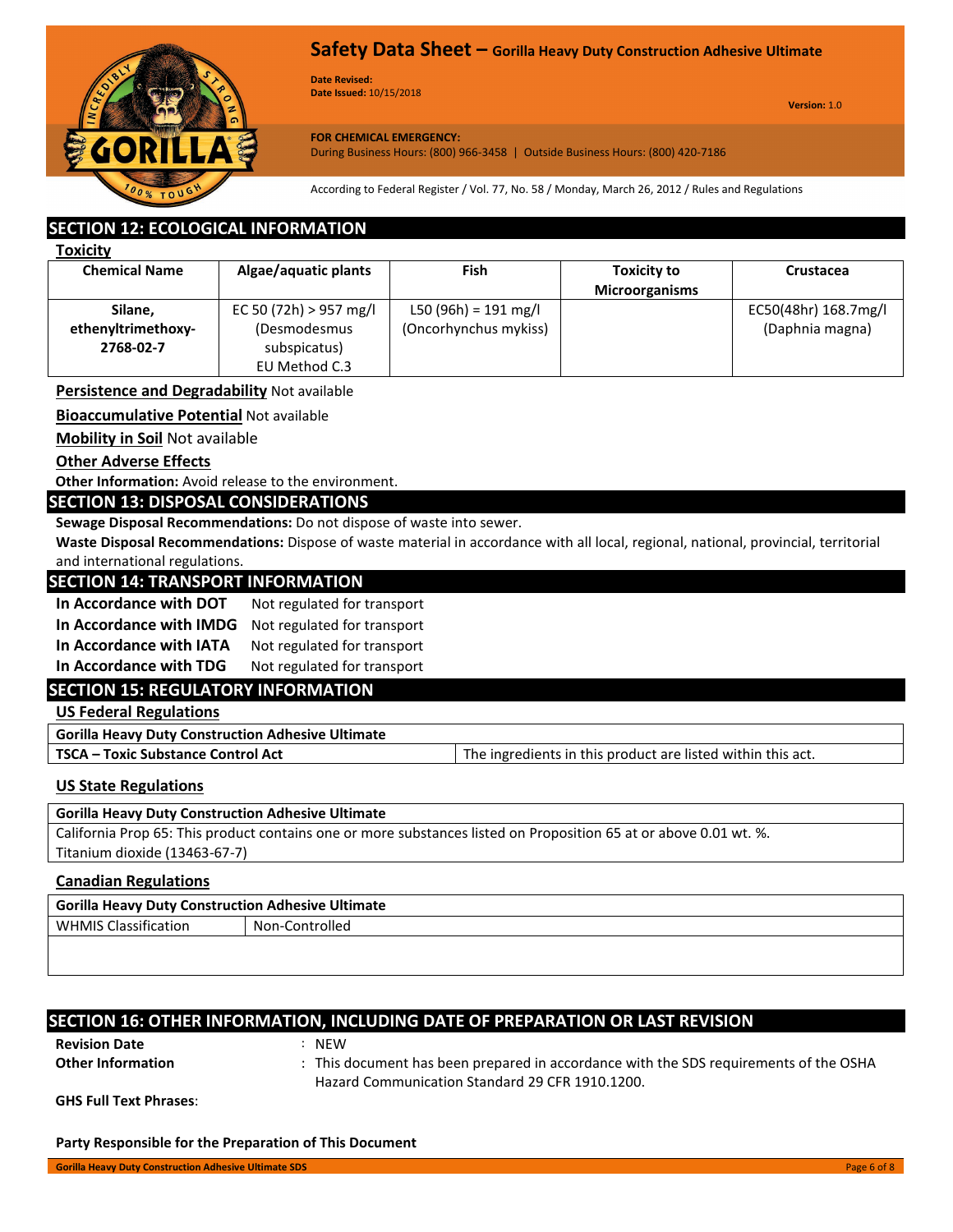

**Date Revised: Date Issued:** 10/15/2018

**Version:** 1.0

**FOR CHEMICAL EMERGENCY:** During Business Hours: (800) 966-3458 | Outside Business Hours: (800) 420-7186

According to Federal Register / Vol. 77, No. 58 / Monday, March 26, 2012 / Rules and Regulations

#### The Gorilla Glue Company +1 513-271-3300

*The information presented in this Safety Data Sheet was prepared by qualified personnel and to the best of our knowledge is true and accurate. The information and recommendations are furnished for this product with the understanding that the purchaser will independently determine the suitability of the product for this purpose. This data does not constitute a warranty, expressed or implied, statutory or otherwise, nor is it representation for which The Gorilla Glue Company assumes legal responsibility. The data is submitted for the user's information and consideration only. Any use of this product must be determined by the user to be in accordance with applicable federal, state, provincial and local laws and regulations.*

Gorilla Heavy Duty Construction Adhesive Ultimate NA GHS SDS